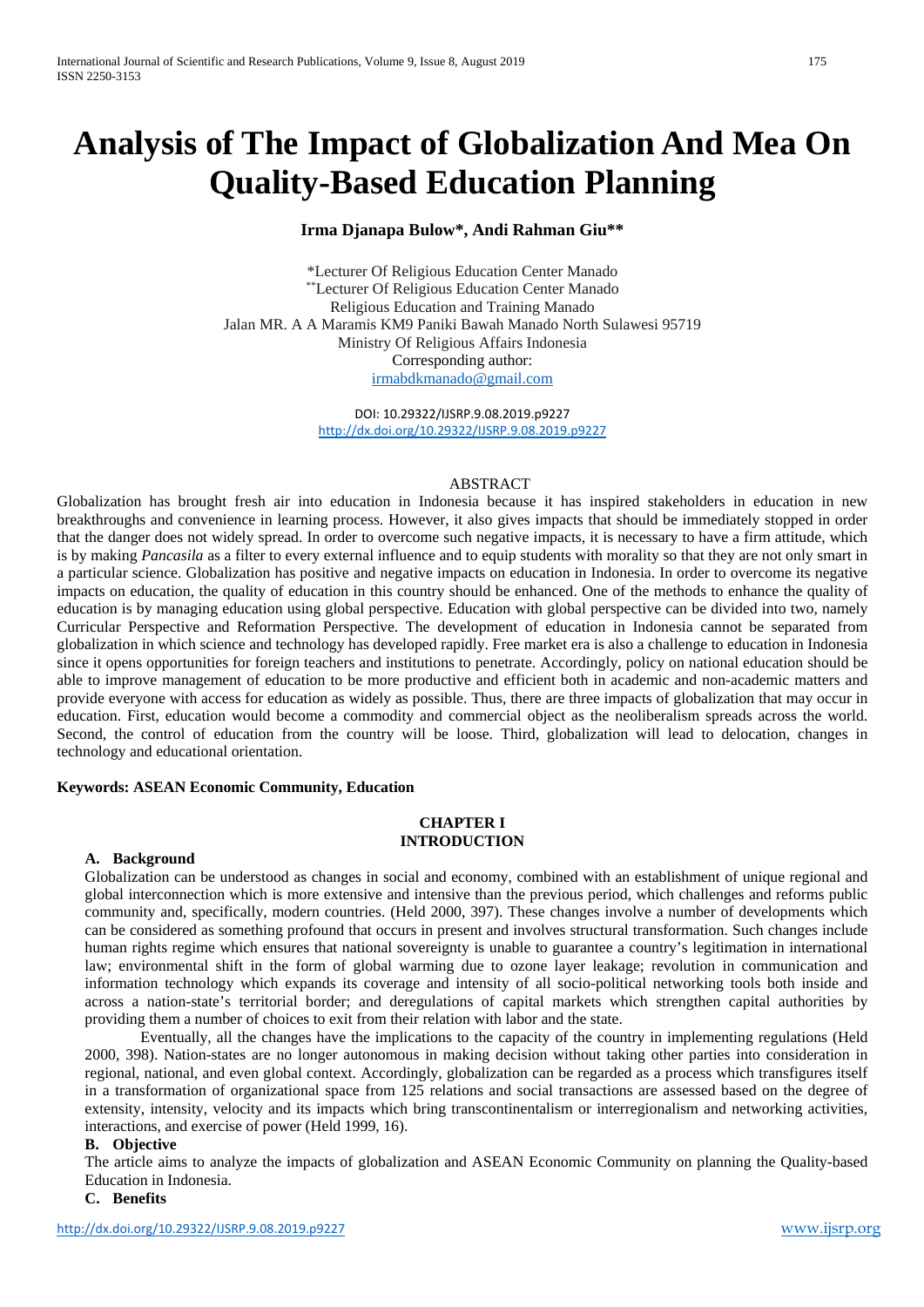The benefits of the article are as follows:

- 1. This article can be a reference in developing science related to globalization and improvement of education quality.
- 2. This article can enlarge author's knowledge of globalization and improvement of education quality.

### **CHAPTER II DISCUSSION**

## **A. Definition of Globalization**

The term 'globalization' was first used by Theodore Levitt in 1985, which referred to politics-economy, especially free market politics and financial transaction. Historically, globalization appeared as a result of electronics revolution and disintegration of communist countries. The term 'globalization' itself is taken from the word 'global', meaning universal. It means that the scope of globalization covers the whole world. According to John Huckle, globalization is a process in which an event, a decision, or an activity in a part of the world becomes a significant consequence to individuals and society in a distant location. Meanwhile, Prijono Tjiptoherjanto argues that the concept of globalization is basically referred to the concept of borderless world. Based on this argument, globalization can be defined as a process of human integration with all aspects into a bigger unity of society.

One of the myths of globalization is that it may make the world stand for uniformity. The process of globalization will remove the identity of a nation. It is supported by a statement that, "As a process, globalization occurs through two dimensions in an interaction between nations: dimensions of space and time. Space is narrowed and time is shortened in a world-scale." (Sujiyanto, 2007:97) Therefore, some parties use globalization to refer to the decreased role or border of country.

#### **B. Globalization and Education**

## **1. Traditional Teaching-Learning Process: Teacher as the Centre of Science.**

Education at school in the past meant teacher. The teacher acts as the center or main source in education Even Sayling Wen said that, "a teacher can influence one's student's thought, point of view and behavior throughout his life." (Sayling Wen, 2003:100). However, since globalization entered countries in the world, including Indonesia, the position of teacher has shifted. Teacher is no longer the center of education. The development of science and technology has made changes in almost all aspects of life in which various problems can be only solved by mastering and enhancing science and technology.

#### **2. Students are required to be active in the teaching-learning process.**

The different era would require different skill and specialization of individuals. Agricultural era is an era when people worked so hard to make a living through physical works. Industrial era required standardization and did not emphasize quality or talent of individuals. However, Internet era, like nowadays, is an era which liberates qualities of people which was oppressed in the industrial era. As a result, the education system needs changing. Otherwise, learning at school would be in vain without any clear purpose and goal. Therefore, new revolutions in education system has been applied in education system in Indonesia, including changing curriculum from the 1994 curriculum, teacher as the center of learning process to Competent-Based Curriculum and School-Based Curriculum through the implementation of Active Student Learning, in which students are involved in the teaching-learning process.

## 3. **Material Delivery with the help of computer**

Globalization has impact and effect on the education system in Indonesia. Such impacts can be both positive and negative. One of the positive impacts is Multimedia Interactive Learning. As a result of globalization, the development in technology changes the pattern of teaching in the education system. The classical teaching has changed into new technology-based teaching such as using the internet and computer.

In the past, teachers wrote on the blackboard using a chalk, once in a while they would make a simple drawing or made sounds and used other simple media to deliver knowledge and information to their students. Nowadays, the availability of computers makes writing, film, sounds, music and motion pictures possible to be combined as a process of communication.

#### 4. **Student-oriented learning system: Students are taught to find concepts by themselves.**

In regard to the phenomenon of balloon or spring, we can see that power can change the shape of an object. In the past, when a teacher explained about how power could change the shape of an object without using any media to explain, the students might be hard to understand what the teacher had explained. The teacher obviously would teach with examples, but listening is not as effective as seeing directly. Levie and Levie (1975) in Arsyad (2005), who reviewed previous studies of learning through word, visual and verbal stimuli, conclude that visual stimulus produces better learning results such of memorizing, recognizing, recalling and connecting facts to concepts.

Changes in Pattern of Education: The government has started to lose power control over education. Demand for competition and pressure from global institutions such as IMF and World Bank make politicians and policymakers compromise to make a change. The amendment of the 1945 Constitution of the Republic of Indonesia, Law of the National Education System and Government Regulation Number 19 of 2005 concerning National Education Standards have made changes in education paradigm from centralized to decentralized one. Schools or other educational institutions have rights to create their own curricula if they find fit with the character of their schools. Convenience in Accessing Information. The convenience of accessing information in education is as a result of the rapid development of globalization such as the internet which help students access any kind of information and knowledge and share information to one student to another especially for those who live far to each other.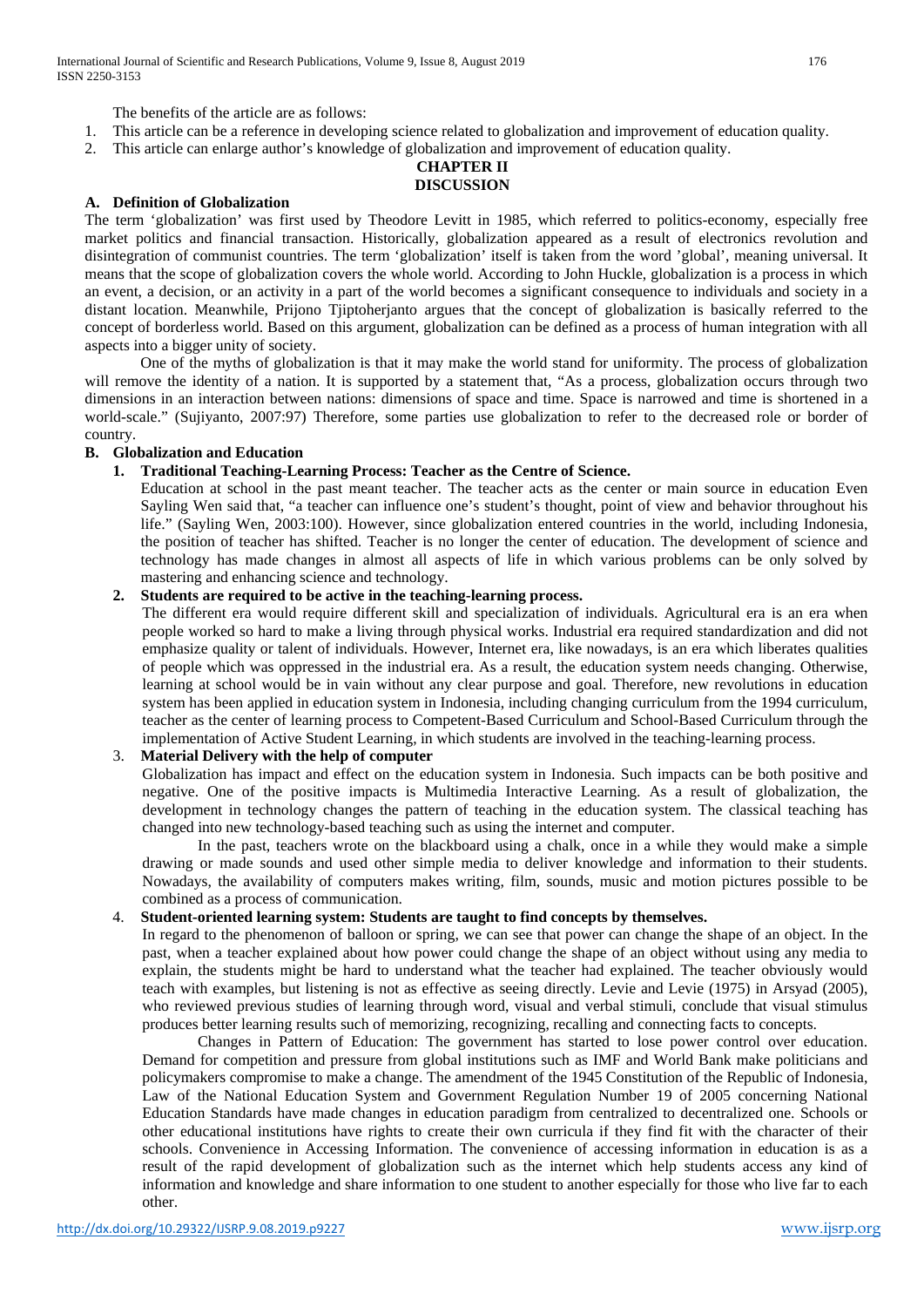#### Student-oriented Learning.

In the past, the curriculum was based on the progress of the teacher, but now curriculum is based on the progress of the student. Initiated in 2004 Competence Based Curriculum was a start made by the government to actively involve students in the learning process. It was then followed by School-Based Curriculum. In the class, students are required to be active in the learning process. In the past, teachers were the ones who take the authority as if they were making a speech in front of the class while the students would only listen and take notes. Now, students are allowed to express their ideas through a presentation. In addition, students are not only able to memorize, but also able to find concepts and facts by themselves.

#### 5. **Negative Impacts of Globalization on Education in Indonesia**

#### **The commercialization of education**

Globalization era threatens purity in education. Many schools are established for business purposes. On his book entitled "A Perfect Future ", John Micklethwait tells about a story of business competition that starts penetrating education in which education corporations come to use 'back to the future' approach. One of the characteristics is the spirit of testing students a la Victoria which made Mr. Gradgrind happy in one of the Dickens' works. Those companies have to prove that they bring good result not only for students, but also for stakeholders. (John Micklethwait, 2007:166). In 2008, there was a case in UTS campus which indicated the deterioration of noble values in education. College degree could be earned with such an easy way without having to go through a learning process in accordance with prevailing procedure. Competing in offering breakthroughs in education, exclusive private schools are established for business purposes only because they demand considerable amount of money.

#### **a. Danger of Cyber world**

In addition to a means of accessing information, cyber world also has negative impact on students. There are a lot of negative contents on the internet such as pornography, bullying, racism, violence, and so forth. News about pedophilia and sexual harassment could be easily accessed by anyone, including students. Things such as Viagra, alcohol and drug are offered through the internet. For example, on October 6, 2009, there was a news about a girl in East Java who left during class to meet a man she knew via "Facebook". This is really dangerous for the learning process. The dependence on machines that run globalization such as computer and internet could make students and teachers addicted. As a result, teachers and students do not look enthusiastic when they do not use those media in the learning process. As previously discussed, globalization is inevitable. It always carries two different sides, which are positive impact and negative impact. The positive impact could be taken to improve education in Indonesia, while the negative impacts should be eliminated and reduced because it would be hard to completely avoid and reject them. In order to deal with negative impacts of globalization on education in Indonesia, it is necessary to have a firm attitude from education community, one of which is making Pancasila as the reference. In addition to being an ideology, Pancasila also serves as a filter. The influences that come from foreign countries will be filtered. Such influences are classified into two categories. The first category is the category that is suitable to Indonesian character and personality. This category will be received and developed in order to make the category really fit for Indonesian character and personality. The second category is the category that is not suitable with Indonesian character and personality so that it is necessary to reduce their potential danger for Indonesia. Making moral subjects as compulsory subjects**.**  Subjects that give moral debriefing and moral improvement (such as religious subject, Pancasila and civic education subject) should become compulsory subjects while making a curriculum so that students would not only be proficient on general knowledge or on other special knowledge, but also have good manner and moral that is reflected in what they do and what they say.

#### **I. ASEAN Economic Community (AEC) and Good Quality Education**

AEC is a form of economic integrity of ASEAN in which there is a free trade system among ASEAN countries. Indonesia and other 9 ASEAN countries agreed on AEC treaty on ASEAN Summit held in Kuala Lumpur in December 1997. ASEAN leaders decided to create stable, prosperous, and highly competitive ASEAN Economic Region with equitable economic development and reduce poverty and socio-economic disparities (ASEAN Vision 2020). In the 12th ASEAN Summit in January 2007, they emphasized their full commitment to accelerate the establishment of ASEAN community in 2015 as put forward in ASEAN Vision 2020 and ASEAN Concord II, and signed Cebu Declaration on the acceleration of the Establishment of ASEAN Community in 2015. Indonesia was currently preparing for the 2015ASEAN Economic Community (AEC). The impact of AEC is free trade market in capital, goods and services, investment, and skilled workers. Therefore, the aims of the ASEAN Economic Community (AEC) are enhancing economic stability and expected to be able to deal with economic problems within ASEAN countries. ASEAN is the third biggest economic power after Japan and China, which consisting of 10 countries, namely Indonesia, Malaysia, Philippine, Singapore, Thailand, Brunei Darussalam, Vietnam, Laos, Myanmar, and Cambodia.

ASEAN Economic Community (AEC) was established based on the agreement of ASEAN leaders in ASEAN Summit in December 1997 held in Kuala Lumpur, Malaysia. The agreement was aimed to enhance ASEAN competitiveness and to compete China and India to attract foreign investments. Foreign capital is required to create more job opportunities and enhance prosperity for ASEAN people. In the next ASEAN Summit, held in Bali in October 2003, ASEAN leaders declared that AEC would be established in 2015.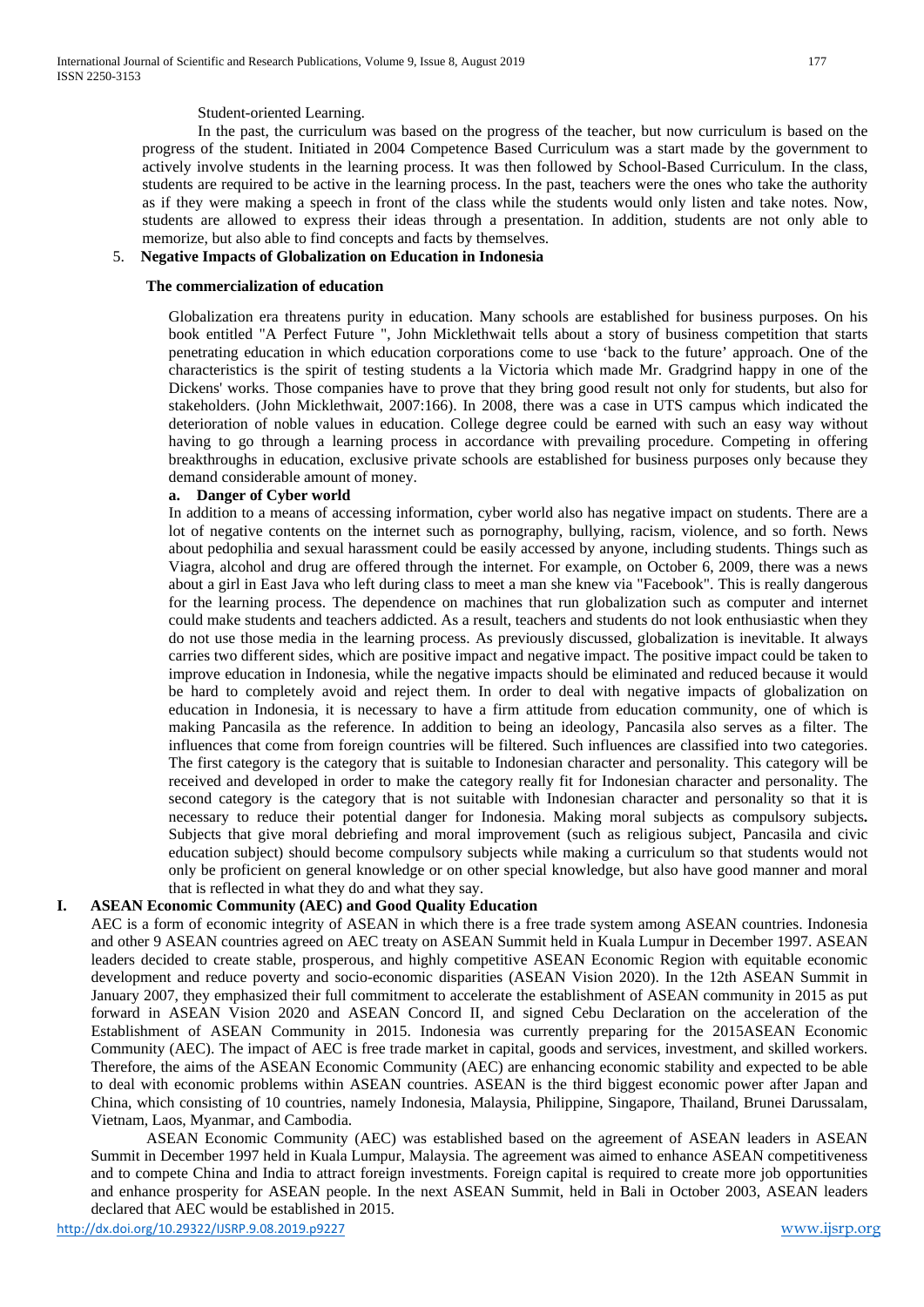There are some impacts as a consequence of AEC:

- 1. Free flow goods for ASEAN countries, free flow services, free flow investment, flow of skilled workforces, and free flow capital.
- 2. Not only the impacts, but there are also obstructions in facing AEC:
	- a) First, low-quality education of workforces. Until February 2014, the number of workforces with junior-high school education or below was about 76.4 million people or 64 percent out of 118 million workforces in Indonesia.
	- b) Second, inadequate infrastructure availability and quality which affects the flow of goods and services.
	- c) Third, vulnerable industrial sectors because of dependency upon imported raw materials and intermediate goods.
	- d) Fourth, limited energy supply.
	- e) Fifth, Indonesia has not been able to deal with import invasion. Currently, imported products from China have been flooding Indonesia.

Ahead of AEC, the Indonesian government is supposed to be able to prepare strategic actions for workforces, infrastructure, and industrial sectors. In the AEC concept, Indonesia is selected to be the host of free trade. Therefore, the government should be ready to prepare infrastructure up to skilled, qualified, and professional human resources. In order create skilled, qualified, and professional human resources, it is necessary quality education. Without quality education, the expectation to create skilled, qualified, and professional human resources will remain an expectation. The competition of workforces in AEC will be very tight. In the free trade market of AEC, Indonesia will receive a flock of foreign workforces and businesspersons from other ASEAN countries. As matter of fact, the quality of Indonesian human resources is on average below the quality of human resources among ASEAN countries.

Without skilled, qualified, and professional human resources, Indonesia will only create blue-collar workers such as laborers and maids. Similarly, Indonesian businesspersons will become spectators in AEC that will start soon in a few months. This context certainly raises a big question. Can Indonesia be the host at home in a euphoria of AEC free trade that will start at the end of 2015? Meanwhile, to date, Indonesian government gives an unfavorable response to AEC which first was planned to start in 2020. Tight competition between workforces in AEC is inevitable. This such a new era for Indonesian workforces. Highly competent workforces will have a considerable opportunity in gaining economics advantages. Therefore, to create skilled, high competence, qualified, and professional workforces, education plays a fundamental role in improving the quality of human resources so that they can compete with other workforces among ASEAN countries. In other words, domestic workforces will be eliminated in the competition with those from other ASEAN countries if they are not quality human resources.

According to the data from the Central Bureau of Statistics in 2013, approximately 35,88 million workforces in Indonesia only have primary and non-formal educations. It shows that the Human Development Index (HDI) in Indonesia is still low. Indonesian HDI ranks 111th out of 182 countries in the world. Meanwhile, in ASEAN, Indonesian HDI ranks 6th out of 10 ten countries. The position of Indonesian HDI is still below Philippine, Thailand, Malaysia, Singapore, and Brunei Darussalam. This shows that the quality of human resources in Indonesia has not been competitive yet. Therefore, human resources in Indonesia should be improved at least equal to those from other ASEAN countries so that they are ready for AEC and not only have opportunity to be laborers. Due to such low quality of human resources, Indonesia is deemed not ready for AEC. They need to improved and strengthened through various skills. Skilled manpower is more prioritized than educated manpower. Educated manpower without adequate competence will be eliminated by those who skilled and welltrained.

## **The importance of the Socialization of ASEAN Economic Community**

Government is required to socialize AEC to public. Education and training should be held based on their characters such as hardskill and softskill education. For example, a training of use foreign language. People also need entrepreneurship training especially who manage small medium enterprise in order to play a significant role in AEC. The most important step is to improve higher education Indonesia so that universities in Indonesia can produced qualified graduates with international quality and professional skills. They should also possess language and intercultural skills. Language skill is essential to facilitate communication between manpower in ASEAN. In addition, it is also important to realize that possessing foreign language skill for business must not eliminate their identity of Indonesian language. Government should establish limitations of the use of foreign languages in Indonesia. They are not always necessary to be used in public.

For example, Malaysia, the neighboring country, has been massively affected by English language. However, Malaysia government has established strict policy to when the language could be used. For daily life, the government orders the society to speak their mother tongue, Malay. As a result, they still maintain their national despite using foreign language. This should be of great concern to Indonesian government. Although the ability of using foreign language is relatively low, it does not mean that Indonesian people fall behind. Therefore, it is expected that education plays a considerable role in facing AEC through formal, non-formal, and informal education. Inevitably, AEC will create impact for Indonesian citizens to achieve competence so that they can compete with other countries in ASEAN. **Strengthening Indigenous Culture**

Indonesian people will encounter international interaction. Certainly, many foreign cultures will enter Indonesia. Indonesian people should be able to filter those cultures if they are negative. Therefore, it is necessary to prepare a character of Indonesia through moral education. In informal education, the role of parents and family is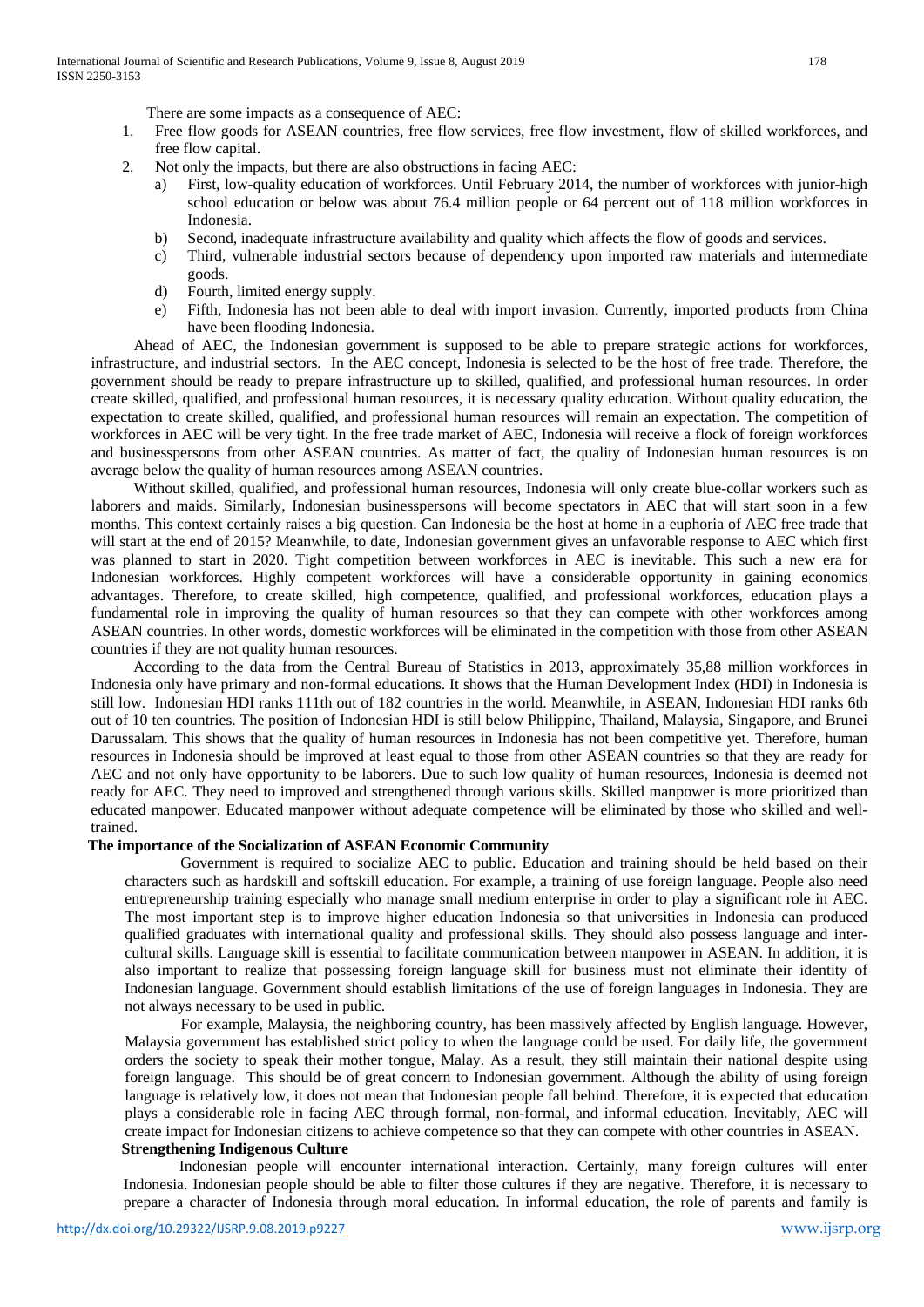required to protect Indonesian youths from moral damage. To strengthen character of the youths, training about culture and moral should be held to prepare them to face AEC in the end of 2015. It also becomes a protection from foreign culture which could eliminate Indonesians identity. By reorganizing education system in Indonesia to be better, appropriate, and qualified, it is expected that Indonesian youth generation is able to face AEC which would be applied in 2015.

Moreover, AEC does not only open trade flow in goods and services, but also market for professional manpower, such as doctors, lawyers, accountants, and so forth. Consequently, Indonesia should increase qualified manpower at home and abroad in order to prevent the invasion of foreign skilled manpower. One of the big challenges for national education is raising collective awareness that Indonesians should endeavor to achieve and compete with other countries in many aspects, one of which is competent human resources. The quality of human resources is determinant of success of development and progress of a country. Manpower from AEC countries who possess more job competence would certainly have wider opportunity to acquire economic benefits in AEC. To welcome AEC in terms of education, there are several important things to prepare:

1. Skills

It is required for Indonesians to have skills so that they can compete with foreign human resources. Therefore, skills must be possessed. People should not only accept the current results, but also have to possess all skills. If they do not have skills, Indonesians will only become consumers in their own country. For those who are in productive age, qualified skills are required to compete in ASEAN countries.

2. Knowledge

Knowledge is the second important aspect to face ASEAN Economic Community. It is essential to reinforce competence in particular fields and to stay focus upon works. Therefore, each person needs to master at least one of the disciplines, for example general practitioners. It would be better for general practitioners, or doctors who do not specialize in one particular area of medicine, to proceed to medical specialists, or doctors who have undertaken specialized medical studies, so that they would be able to focus upon one specific area of medicine. Not only does this apply to doctors, but also applies to other people working on different fields.

3. Experience

Experience is the last aspect to face ASEAN Economic Community. It is said that experience is a ladder to success. Successful people should have numerous organizational and working experience. To put it in a nutshell, if 200 university graduates in Indonesian Language and Literature whose GPA is 3.5 on average apply for a job at educational institutions, those who will probably be shortlisted are those who have a lot of experience from their former universities. University graduates who were engaged in many organizations tend to have considerable experience, outstanding leadership, and increasing maturity. As Indonesian citizens, we need to develop these three qualities to be able to compete in the ASEAN Economic Community. Otherwise, we will only become spectators in our home country.

#### **CHAPTER III CONCLUSION**

## **A. Conclusion**

Globalization is a gradual process which is indicated by indistinct state borders. The world looks like a housing complex in which information can spread very quickly. Not only does globalization appear in economic, technology, communication, transportation and political sector, but it is obvious to occur in education sector as well. Globalization inspires education community to achieve significant breakthrough and provide easy access to education. However, it has negative effects which should be prevented from spreading widely. One of the ways to prevent the negative effects of globalization is increasing the values of Pancasila to separate foreign influence out and to provide moral provisions to students because they need to be smart as well as having excellent moral character. Upon education, globalization has both positive and negative effects. To overcome the negative effects of globalization, it is necessary to improve the quality of education. It can be achieved by managing education considering global awareness and perspective. There are two types of global perspective in education: (1) curricular perspective; and (2) reformation perspective. The development of education in Indonesia cannot be separated from the influence of globalization in which science and technology grow rapidly. In addition to globalization, free market also emerges as a challenge to education in Indonesia since it provides opportunity for overseas educational institutions and teachers to come to Indonesia. Hence, policies should be made in order to face global market, some of which are (1) improving the quality of education, both academically and non-academically; (2) setting up more productive and more efficient management of education; and (3) providing considerable amount of opportunities for people to access education. There would be at least three effects of globalization in education sector. First, education would be a commodity and a commercial object as neoliberalism get stronger in the world. Second, the state would no longer have absolute control over education. Third, globalization would stimulate delocation, technology changes and educational orientation.

One of the most important things that our nation needs to prepare is experienced human resources because the quality of human resources determines success and development of a country. Manpower from ASEAN Economic Community countries who demonstrate great competence may get more opportunity for economic benefits from the community. In terms of education, there are several things that should be prepared. First, every citizen of the Republic of Indonesia should have considerable skills so that they will be able to compete with foreign citizens. Second, every citizen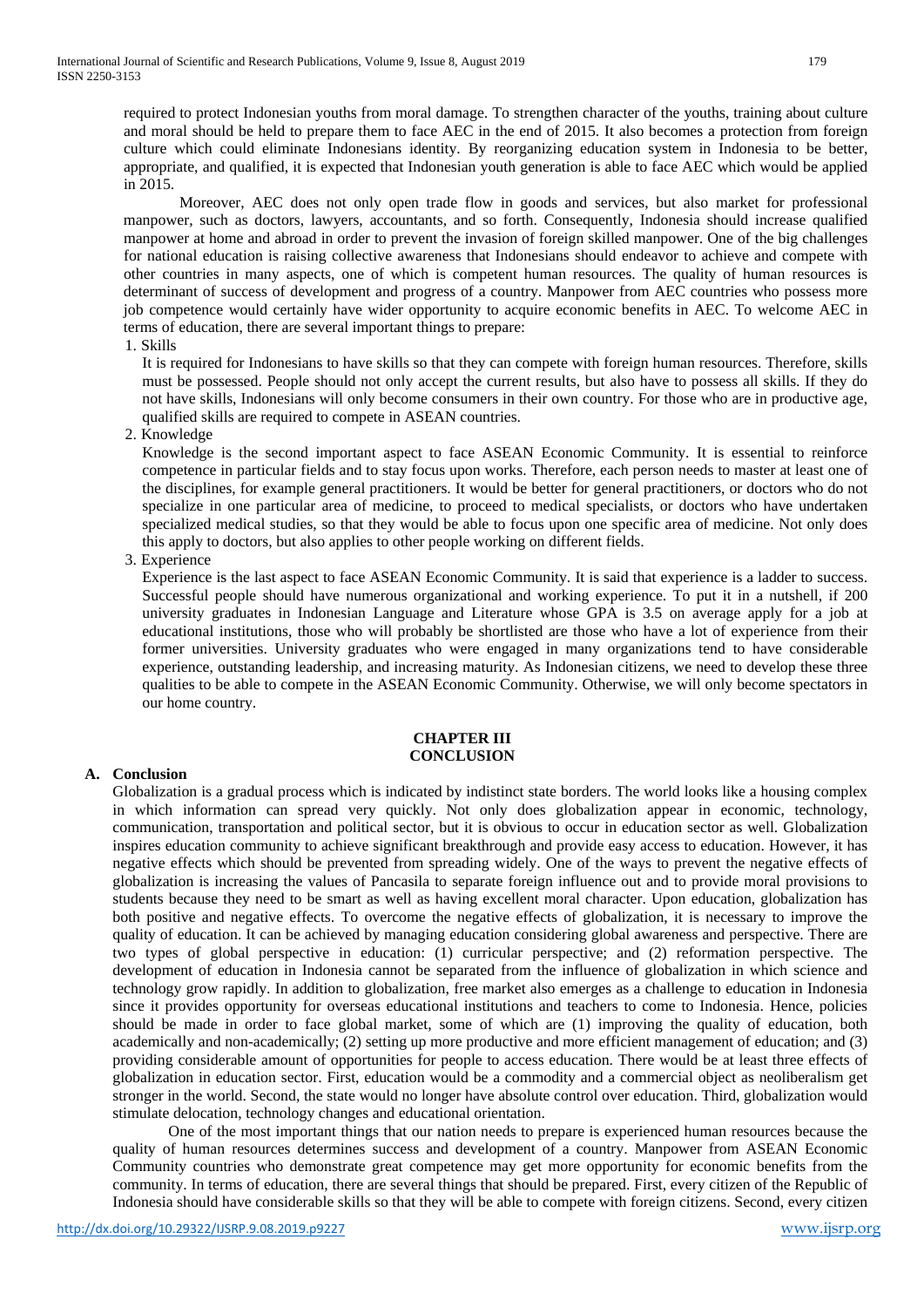should also acquire comprehensive knowledge relating to their chosen field. Comprehensive knowledge may support them in maintaining their focus. Third, Experience is the last important thing that needs to be prepared for it is said that experience is a ladder to success. Successful people should have numerous organizational and working experience. Indonesian citizens should develop these three qualities to be able to compete in ASEAN Economic Community. Otherwise, we will only become spectators in our home country.

## **B. Suggestions**

The government of the Republic of Indonesia may take major steps in finding problems as well as offering solutions about education in Indonesia, one of which is providing excellent yet affordable education. Some regions in the Republic of Indonesia have provided free-tuition excellent education, but this regulation applies only to certain areas. Therefore, the Central Government of the Republic of Indonesia should also put the regulation into operation on a national scale. The Central Government, however, should eliminate unnecessary bureaucracy and corruption because they are two among other things that could put an end to our nation. Mohammad Nuh, the former Minister of Education of the Republic of Indonesia, said that education should outlaw discrimination emerging out of social gap between the rich and the poor because of distinctive factors between communities in cities and rural areas which prevented them from pursuing education (kompas.com, 3 November 2009). This should be implemented as soon as possible to fulfil the rights of every citizen of the Republic of Indonesia to get proper education and to encourage educational institutions to take low price methodologies and curricula into consideration.

#### **BIBLIOGRAPHY**

Alex Maryunis. 2007. Statistika dan Teori Probabilitas: untuk Penelitian Pendidikan. Padang: Universitas Negeri Padang.

Desti Irdana dan Ira Elviana. Peran Pendidikan Dalam Menyongsong Masyarakat Ekonomi ASEAN (MEA). [http://sr28jambinews.com/?/baca/19547/Peran-Pendidikan-Dalam-Menyongsong-Masyarakat-Ekonomi-ASEAN-](http://sr28jambinews.com/?/baca/19547/Peran-Pendidikan-Dalam-Menyongsong-Masyarakat-Ekonomi-ASEAN-(MEA).html#.VdTAqNItA6F) [\(MEA\).html#.VdTAqNItA6F](http://sr28jambinews.com/?/baca/19547/Peran-Pendidikan-Dalam-Menyongsong-Masyarakat-Ekonomi-ASEAN-(MEA).html#.VdTAqNItA6F)

Enders, Jurgen dan Oliver Fulton, Eds., 2002. Higers Education in a Globalizing World. Dordrecht: Kluwer Academic Publishers.

Held, David, 1995. *Democracy and the Global Order*. California: Stanford University Press.

Held, David, 1999. Global Transformations: Politics, Economic, and Culture. California: Stanford University Press.

Hermawan, Rachman dan Zulfikar Zen. 2006. Etika Kepustakawanan: Suatu. Pendekatan Terhadap Kode Etik Pustakawan Indonesia. Jakarta: MaS Agung.

John Micklethwait and Andrian Wooldridge. 2000. A Future Perfect, the Challenge and Hidden Promise of Globalization, Crown Publishers, New Work.

Jamli Edison dkk. 2005. Kewarganegaraan. Jakarta. Bumi Akasara

Suryadi, Ace. Pendidikan, Investasi SDM, dan Pengembangan: Isu.Teori dan Aplikasi. Pusat Informatika Balitbang Dikbud. Jakarta.1997

Tilaar, H.A.R., Peta Permasalahan Pendidikan Dewa Ini, Perlunya Visi dan Rencana Strategi Pendidikan dan pelatihan Nasional berorientasi Masa Depan, Seminar Ilmiah ISKA, November 1997.

Tilaar, H.A.R., Pengembangan Sumber Daya manusia dalam Era Globalisasi, Grasindo, Jakarta, 1997.

Tilaar, H.A.R., Pengembangan SDM Indonesia Unggul Menghadapi masyarakat Kompetitif Era Globalisasi, Pidato Ilmiah pada Acara Wisuda Tinggi Manajemen Bandung, 26 Agustus 1997.

Tilaar, H.A.R., Pengembangan Sumber Daya Manusia dalam Era Globalisasi, Grasindo, Jakarta, 1997.

Tilaar, H.A.R., In Search of New Paradigms in Educational Management and Leadership based on Indigenous Culture: The Indonesian Case, Keynote speech, First Asean/ASEAN Symposium on Educational Manajemen and Leadership, Genting Highlands, Kuala Lumpur, 27-29 Agust, 1997.

Tilaar, H.A.R., Beberapa Agenda Reformasi Pendidikan Nasional: Dalam Perspektif Abad 21. Indonesia Tera, Jakarta 1998

Referensi Lain-lain: Undang-Undang Nomor 20 Tahun 2003 Tentang Sistem Pendidikan Nasional